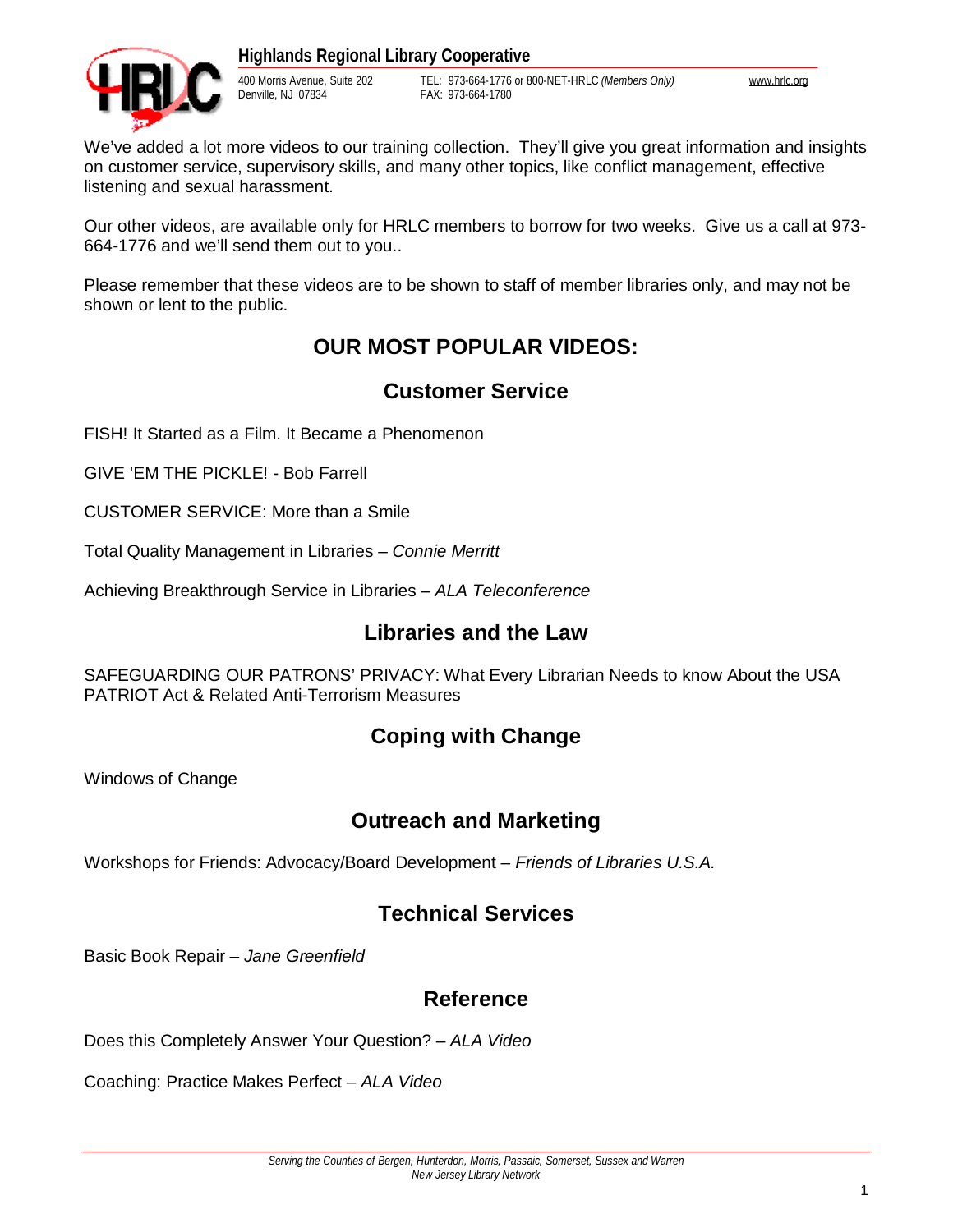

400 Morris Avenue, Suite 202 TEL: 973-664-1776 or 800-NET-HRLC *(Members Only)* [www.hrlc.org](http://www.hrlc.org) FAX: 973-664-1780

## **Reference (cont'd)**

Questions of Health – *South Jersey Regional Library Cooperative*

From the Front of the Room: Trainers Discuss Diversity Training

# **OUR NEWEST ACQUISITIONS:**

## **CUSTOMER SERVICE**

Customer Service Excellence: It's in the Details

Customer Service: You're in Control

Optimizing Customer Value

Ten Skills for Better Telephone Communication

Trading Places with Difficult Customers

The Guest: Everything you already knew about great customer service.

The Secret: Customer Service Uncovered: Shed new light on the fundamentals of great service. *This video comes with a guide.*

But I Don't Have Customers – Internal Customer Service: Recognize that you do have internal customers. *This video comes with a guide.* 

Telephone Courtesy Pays Off II: Maximize telephone skills and show customers you care! *This video comes with a guide.* 

Just Incredible! A Customer Service Story: This will help viewers see themselves as customers see them. *This video comes with a guide.* 

Winning Customer Loyalty: Volume One – Eliminate Customer Turnoffs Volume Two – Exceed Customer Expectations

Telephone Skills at Work: How to correctly handle calls; the basics of telephone etiquette.

The Power of Customer Service: A How-To Approach to Successful Customer Service by Paul R. Timm Ph.D. Customer Service…With Spirit

The 48-Hour Dilemma: A Program on Internal Customer Service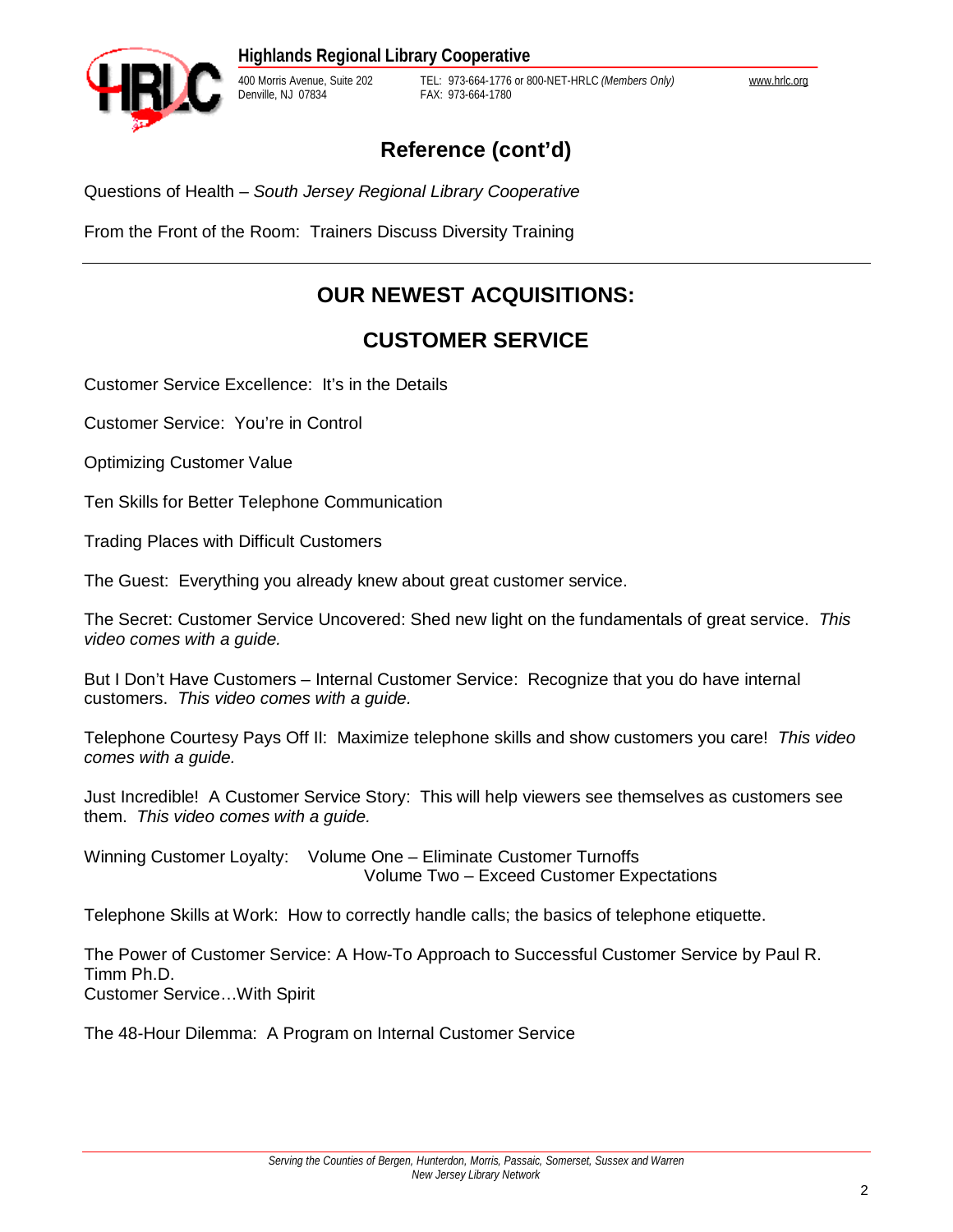

400 Morris Avenue, Suite 202 TEL: 973-664-1776 or 800-NET-HRLC *(Members Only)* [www.hrlc.org](http://www.hrlc.org) FAX: 973-664-1780

# **SUPERVISORY SKILLS**

The New Supervisor: Skills for Success: How to develop necessary leadership skills to be the best supervisor you can be! *Includes audiocassette, video and guide.* 

Exercises in Communication Skills: Interactive skill-building training for supervisors.

Correcting & Rewarding Employee Behavior

How to Legally Document Employee Discipline

Team Up for Success: Building Effective Teams in the Workplace

Teamwork: Ten Questions and Solutions to Achieve it

Legal Issues for Managers

Conflict Management: The Your Turn, My Turn Resolution

Conducting the Performance Appraisal: Be a Coach, Not a Judge

Legal issues for Managers: A basic knowledge of employment law

Performance Excellence: Coaching to resolve conflict

We've got to Stop Meeting Like This! – How to create a detailed meeting agenda. *This video comes with a guide.*

Documenting Discipline: Legally documenting employee performance. *This video comes with a guide.* 

The Legal Side of Evaluating Performance: Does your company follow a specific procedure for evaluating performance? *This video comes with a guide.* 

Team Player: Function more effectively as a team. *This video comes with a guide (binder).*  Not Just another Meeting: Conducting a Successful Performance Appraisal – How to plan for the appraisal and prepare appropriate documentation.

The Human Touch Performance Appraisal II: This video can help managers understand that performance appraisal doesn't begin and end in the annual meeting *Includes audiocassette..*

You be the Judge: Ask legal interview questions *This video comes with a guide.* 

In an Instant: Immediate Solutions to Basic Business Problems

Volume 1: Dealing with an Individual who is Late How to respond to someone with poor hygiene How to deal with substance abuse It's not my job, man (how to work as a team player) How to discipline effectively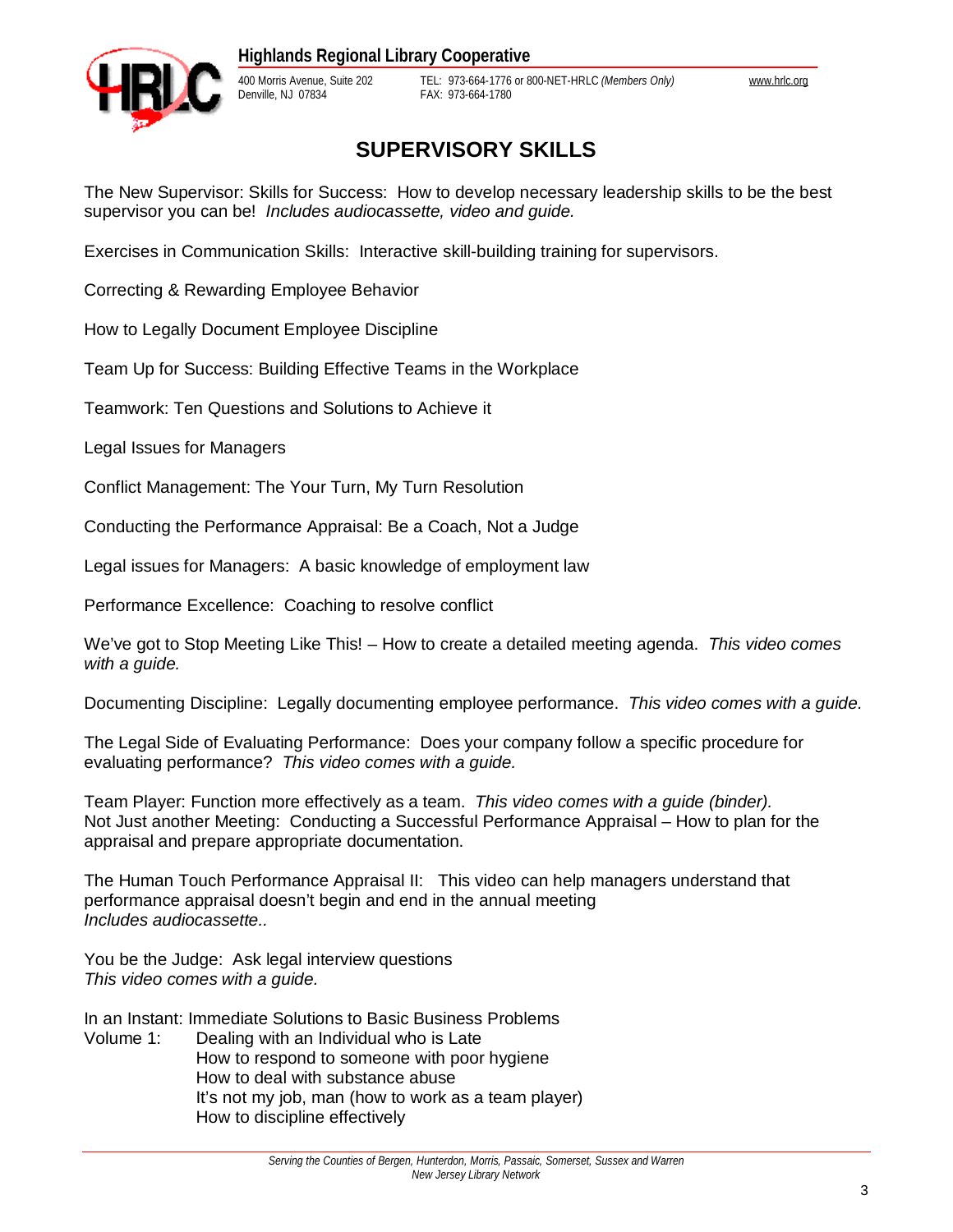

400 Morris Avenue, Suite 202 TEL: 973-664-1776 or 800-NET-HRLC *(Members Only)* [www.hrlc.org](http://www.hrlc.org) FAX: 973-664-1780

# **SUPERVISORY SKILLS (cont'd)**

In an Instant: Immediate Solutions to Basic Business Problems (cont'd)

Volume 2: How to be an effective time manager How to sell effectively How to hire effective people How to terminate people How to run an effective meeting Volume 3: How to give feedback How to get commitment for action How to be an effective motivator How to help people be effective decision makers How to help your people manage stress effectively Volume 4: How to deal with close-mindedness How to deal with procrastination How to strengthen interpersonal impact How to delegate effectively Dealing with Conflicting Employees

Effective Teamwork: What teams are all about and why they are important to you and your organization? *Includes audiocassette, video and guide.* 

Succeed by Coaching: Coaching Skills for Supervisors – learn why to coach, when to coach and how to evaluate your employees. *Includes audiocassette, video and guide.* 

32 Activities for Coaching and Mentoring (*Guide only)* 

The Fair Way to Manage Diversity: Create a work environment where differences help – instead of hinder – productivity

*This video comes with a guide.* 

## **MORE SUBJECTS**

The Seven Keys To Developing Charisma

The Six Essentials of Effective Listening with Ed Brodow

High Impact Training

Juggling Priorities: How to Balance Your Life

Simplifying Your Work & Your Life

The Platinum Rule with Tony Alessandra

Solving Your Communication Crisis

Listening: The Problem Solver

Difficult People: How to Deal with Them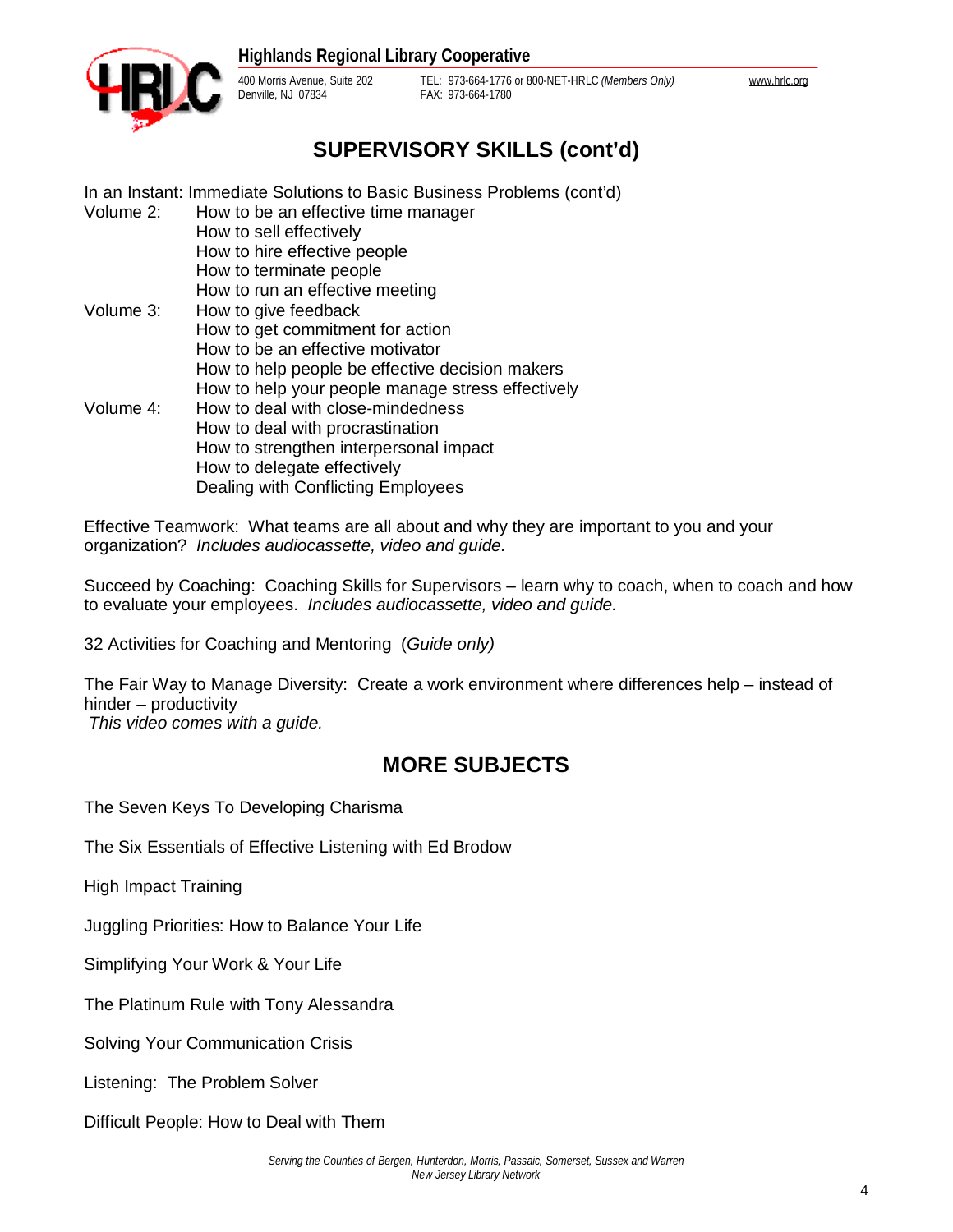

400 Morris Avenue, Suite 202 TEL: 973-664-1776 or 800-NET-HRLC *(Members Only)* [www.hrlc.org](http://www.hrlc.org) FAX: 973-664-1780

# **MORE SUBJECTS (cont'd)**

The Creative Use of Conflict (these are audio cassettes - 2)

Humor, Risk and Change (these are audio cassettes – 3)

Successful Consultative Selling

Conflicts, Conflicts

Two Part Series:

Relationship Strategies: Part One Understand and Identify – Identify your own behavior styles. Relationship Strategies: Part Two Adapt – shows viewers how each style can adjust to better communication.

Beyond Sexual Harassment and Discrimination: Other forms of harassment and discrimination – Identify behaviors that can be considered harassment. *This video comes with a guide.* 

Between You and Me: Solving Conflict – Take responsibility for solving conflict

You're not Listening  $2^{nd}$  Edition: Identify common barriers to listening and how to overcome them

Time Trap II: Effective Time Management – Uses successful techniques to help you escape the "time trap" and put time on your side *This video comes with a guide.* 

Humor, Risk, & Change *(Parts A, B, & C – all in one video)* Overcome the fear of embarrassment and failure *This video comes with a guide*.

The Goal: The How-To Version – learn how to identify and eliminate system bottlenecks

Leading Teams: Discusses the important responsibilities of being a team leader

Negotiate with Confidence: You will learn the four key elements of successful negotiation

How to be a Master Motivator by Joe D. Batten: How do you motivate others?

Brian Tracy on Time: Two- part cassette focusing on establishing important priorities and making the best use of your valuable time.

Conflict for Individuals *(course guide but no video to accompany it)* 

The Importance of Mistakes – 3 copies

Creativity in Management – 3 copies

Winning with Women: Changing the Way We Lead with Anson Dorrance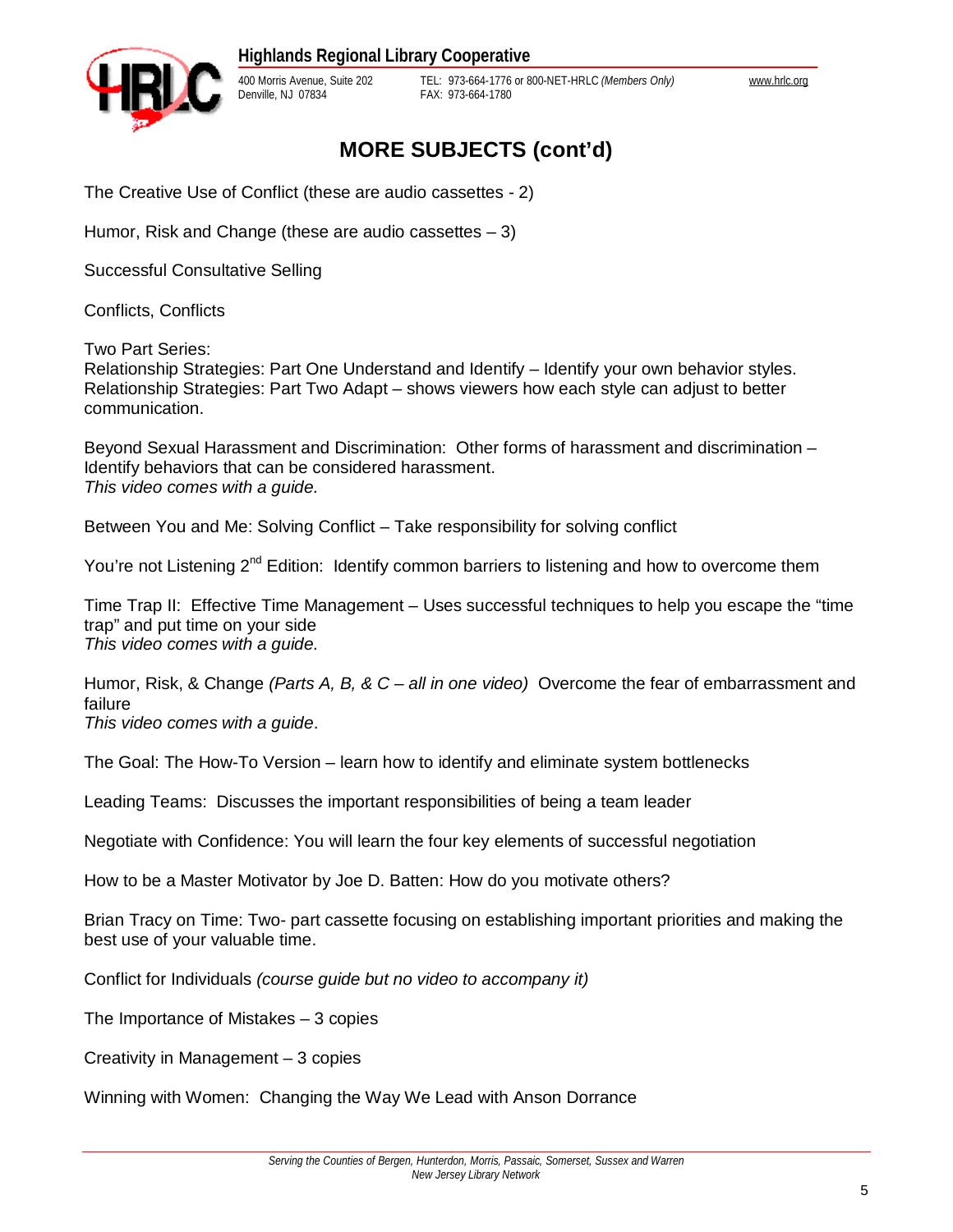

400 Morris Avenue, Suite 202 TEL: 973-664-1776 or 800-NET-HRLC *(Members Only)* [www.hrlc.org](http://www.hrlc.org) FAX: 973-664-1780

# **MORE SUBJECTS (cont'd)**

Gender Gems

Conscious Oversight with Charlotte Robert

Employee Assistance: A Management Intervention Program (2<sup>nd</sup> Edition)

Workplace Violence: Customer Service and Field Personnel

Workplace Violence: Employee Awareness

Workplace Violence: Recognizing and Defusing Aggressive Behavior – 2 copies

Employee Awareness: Sexual Harassment – 2 copies

Proactive Management and Sexual Harassment

Change: Making It Works for You: Three fundamental guidelines show how accepting and becoming part of change leads to successful transitions

Correcting and Rewarding Employee Behavior

Decision Exercises: Dealing with Difficult Situations: Dramatic portrayals of difficult yet commonly occurring situations supervisors and managers must be prepared to handle

LeaderTalk! With Garrison Krause series LeaderTalk DEMO Tape Leading Innovation & Creativity Leading from the Mission Inside the Circle of Innovation and other Guru Stuff Balancing a Successful Career with a Fulfilling Life Diversity is not an Obstacle Values still Matter Differences do make a difference Boomers vs Busters: Managing the Emerging Generations Leadership on the Line

Instant Negotiator SuccessPak: The complete course for building success in business and in life. *This includes video, workbook & action guide, audio cassette, CD, and pocket guide.* 

Fundamentals of Finance and Accounting for Nonfinancial Managers  $3<sup>rd</sup>$  edition by American Management Association *(guide only)* 

Sexual Harassment: Is It or Isn't It? Situations for Discussion *This video comes with a guide.*

Beyond Sexual Harassment: Other forms of Harassment and Discrimination *This video comes with a guide.*